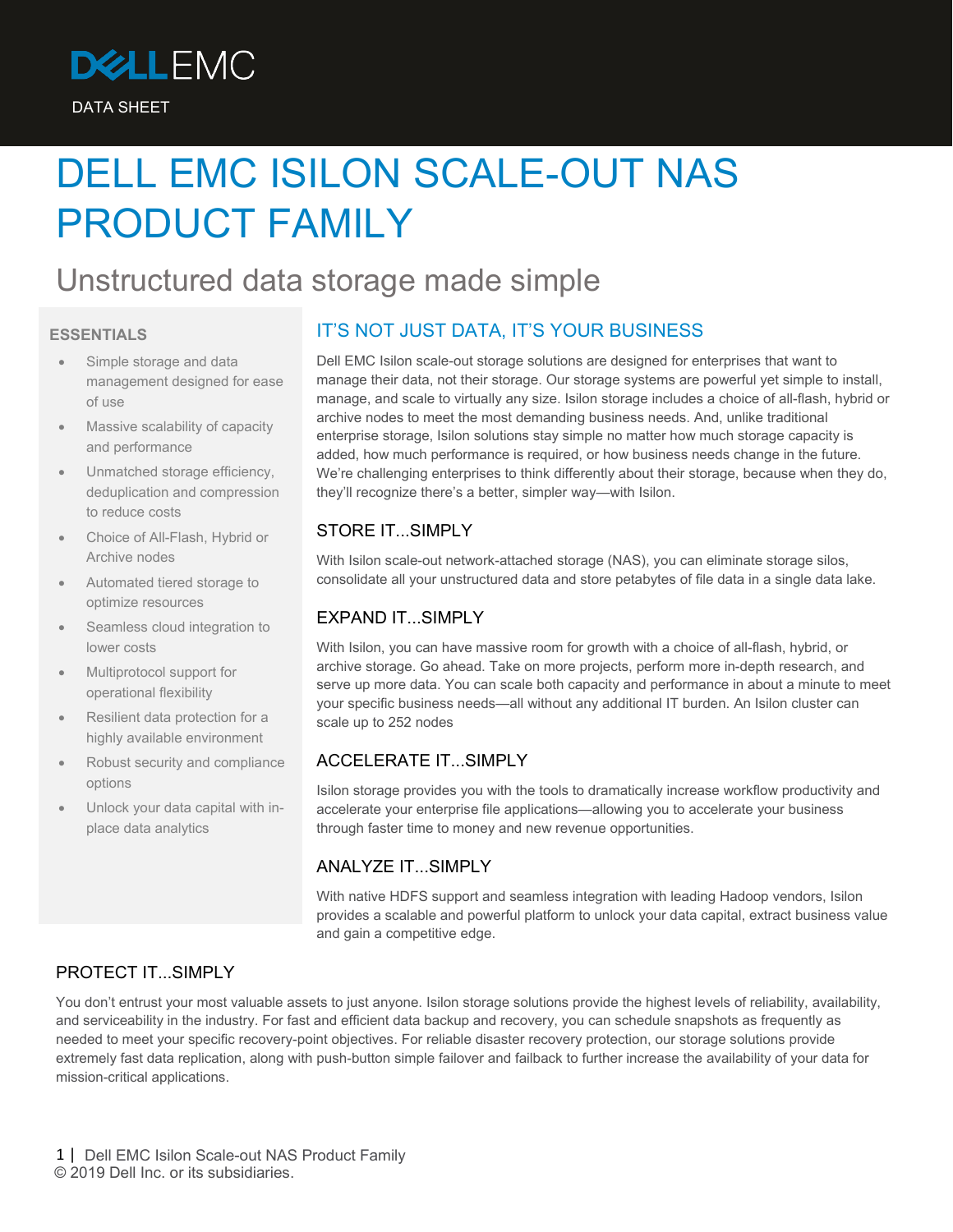#### SECURE IT...SIMPLY

Meeting compliance and governance requirements is essential for most organizations today. To address these needs, Isilon provides robust security options, including file system auditing and Data at Rest Encryption (DARE) with self-encrypting drives (SEDs). We offer write once, read many (WORM) data protection to prevent accidental or malicious alteration or deletion and help you meet regulatory requirements—including the stringent SEC 17a-4 rule. With Isilon, you can also leverage role-based access control (RBAC) options and, if needed, create isolated storage pools for specific departments within your organization. Isilon also offers SMB3 encryption, HDFS Transparent Data Encryption (TDE), Security and Technical Implementation Guide (STIG) hardening, CAC/PIV Smartcard authentication, multi-factor authentication and FIPS OpenSSL support for Federal government agencies and financial services businesses.

#### Isilon OneFS Operating System Powers Scale-Out Storage Solutions

The Isilon OneFS operating system provides the intelligence behind all Isilon scale-out storage solutions. Through the fusion of OneFS, state-of-the-art engineering, and industry-standard enterprise hardware, Isilon provides a highly scalable, high–performance modular storage architecture that can grow with your business. OneFS can help you accelerate processes and workflows, while scaling easily to handle massive growth and providing the highest levels of data protection available. This is all provided in a storage solution designed for unmatched ease of use.



Isilon scale-out storage solutions, powered by the OneFS operating system, provide users with a broad range of options to meet their specific storage needs.

#### SCALE-OUT DATA LAKE

As the volume and sources of data have expanded dramatically, traditional techniques to store and analyze information are too expensive and too slow to handle the massive data volumes modern enterprises produce and manage. With Isilon, you can gain a highly flexible and efficient storage infrastructure that expands your data lake from the edge to the core to the cloud. You can consolidate data, simplify management and eliminate inefficient storage silos while supporting a wide range of traditional and nextgeneration workloads and applications that previously used a number of different types of storage.

#### Unmatched Agility and Performance

Change is inevitable. That's why every Isilon system is built to rapidly and simply adapt. OneFS allows a storage system to grow symmetrically or independently as more space or processing power is required. This allows you to scale your storage easily up to 252 nodes as your business needs dictate. With Isilon, you can scale performance from 250,000 file operations per second (IOPS) with a single chassis up to 15.8 million IOPS with a single cluster. You can also scale throughput from 15 gigabytes per second (GB/s) with a single chassis up to 945 GB/s of aggregate read throughput in a single Isilon cluster.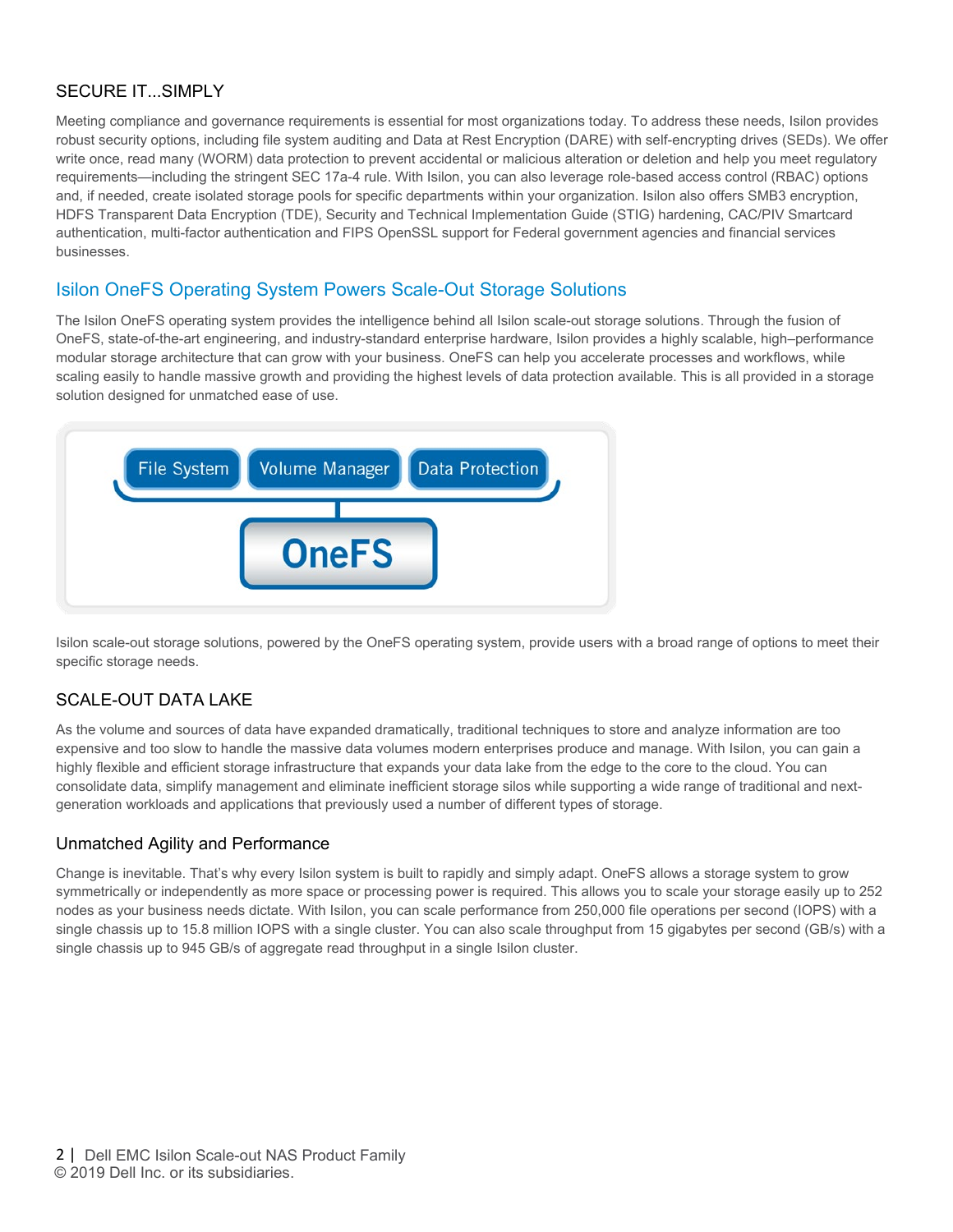#### Efficiency and Cost Savings

Orchestrated by OneFS, all components in an Isilon cluster work in concert to create a unified pool of highly efficient storage—with a storage utilization rate of up to 80 percent. With Isilon SmartDedupe data deduplication, you can further reduce your data storage requirements by up to 35 percent in environments with redundant data across multiple sources. The Isilon F810 all-flash platform also delivers up to 3:1 data compression to dramatically increase the effective storage capacity and density of your Isilon solution. The unmatched efficiency of Isilon storage systems means that less physical storage and space are required to house the same amount of data—reducing both initial capital outlay and ongoing costs. And, with the Isilon AutoBalance function, you can quickly and easily add nodes without downtime, manual data migration, or application logic reconfiguration, saving precious IT resources. And because Isilon storage is so easy to manage, it requires fewer IT resources for storage administration than traditional storage systems, which further reduces overall operating costs. Using CloudPools software you can lower costs by tiering cold or frozen data to a choice of public or private cloud options.

#### Simple Interoperability

With Isilon, you can streamline your storage infrastructure by consolidating large-scale unstructured data assets thus eliminating silos of storage. Isilon includes integrated support for a wide range of industry-standard protocols, including Internet Protocols IPv4, and IPv6, NFS, SMB, HTTP, FTP and HDFS. As a result, you can simplify workflows, accelerate business analytics projects, support cloud infrastructure initiatives, unlock data capital and get more value from your enterprise applications and data.

#### Enterprise Data Protection and Management Software

Massive stores of data present unique management challenges including disaster recovery, quota management and offsite replication. Isilon data protection and management software provides you with powerful tools that help you protect your data assets, control costs and optimize the storage resources and system performance of your big data environment.

| <b>SOFTWARE</b>                     | <b>FEATURE</b>         | <b>DESCRIPTION</b>                                                                                                                                                                                                                                                                   |
|-------------------------------------|------------------------|--------------------------------------------------------------------------------------------------------------------------------------------------------------------------------------------------------------------------------------------------------------------------------------|
| <b>DELL EMC ISILON INSIGHTIQ</b>    | Performance management | Optimize your Isilon solution with innovative performance<br>monitoring and reporting                                                                                                                                                                                                |
| <b>DELL EMC ISILON SMARTPOOLS</b>   | Resource management    | Implement a highly efficient, automated tiered storage<br>strategy to optimize storage performance and efficiency                                                                                                                                                                    |
| <b>DELL EMC CLARITYNOW</b>          | Data management        | Locate, access and manage data in seconds, no matter<br>where it resides - across file and object storage, on-prem<br>or in the cloud. Gain a holistic view across<br>heterogeneous storage systems with a single pane of<br>glass, effectively breaking down data trapped in siloes |
| <b>DELL EMC ISILON SMARTQUOTAS</b>  | Data management        | Assign and manage guotas that seamlessly partition and<br>thin provision storage into easily managed segments at<br>the cluster, directory, subdirectory, user, and group levels                                                                                                     |
| <b>DELL EMC ISILON SMARTCONNECT</b> | Data access            | Enable client connection load balancing and the dynamic<br>NFS failover and failback of client connections across<br>storage nodes to optimize the use of cluster resources                                                                                                          |
| <b>DELL EMC ISILON SNAPSHOTIO</b>   | Data protection        | Protect data efficiently and reliably with secure, near-<br>instantaneous snapshots, while incurring little to no<br>performance overhead, and speed the recovery of critical<br>data with near-immediate on-demand snapshot restores                                                |
| DELL EMC ISILON CLOUDPOOLS          | Resource management    | Seamless tiering of cold or frozen data to public or private<br>cloud providers                                                                                                                                                                                                      |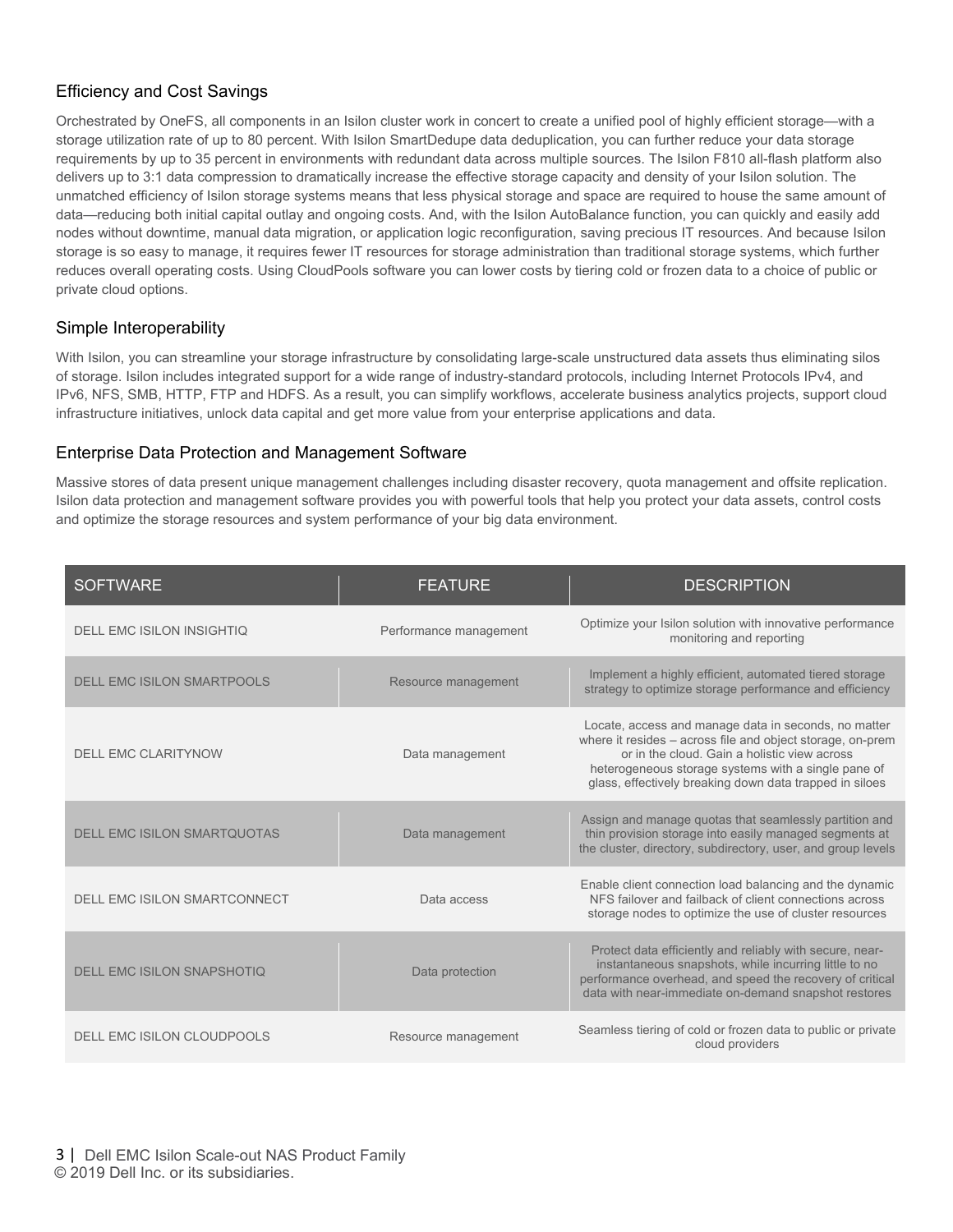| DELL EMC ISILON SMARTDEDUPE | Data management  | Increase efficiency and reduce storage capacity<br>requirements by up to 35 percent with deduplication of<br>redundant data across multiple sources                                                                                                   |
|-----------------------------|------------------|-------------------------------------------------------------------------------------------------------------------------------------------------------------------------------------------------------------------------------------------------------|
| DELL EMC ISILON SYNCIO      | Data replication | Replicate and distribute large mission-critical data sets to<br>multiple shared storage systems in multiple sites for<br>reliable disaster recovery capability, and use push-button<br>failover and failback simplicity to increase data availability |
| DELL EMC ISILON SMARTLOCK   | Data retention   | Protect your critical data against accidental, premature,<br>or malicious alteration or deletion with our software-<br>based approach to WORM, and meet compliance and<br>governance needs, such as SEC 17a-4 requirements                            |
| ASPERA FOR ISILON           | Content delivery | Benefit from high-performance wide area file and content<br>delivery                                                                                                                                                                                  |

#### Hardware Platforms: Flexible Product Lines

Isilon offers highly flexible scale-out storage solutions with precisely the right storage on a "grow-as-you-go" basis, eliminating the need for overprovisioning. Isilon hardware platforms are built on the innovative Isilon scale-out storage architecture—designed for simplicity, value, outstanding performance, and reliability.

Isilon hardware platforms allow you to consolidate and support a wide range of file workloads. With an ultra-dense, modular architecture that provides four Isilon nodes within a single 4U chassis, Isilon systems enables organizations to reduce data center space requirements and related costs by up to 75%. The Isilon platforms seamlessly integrate with existing Isilon clusters or can be deployed in new clusters.



**Dell EMC Isilon F800 Dell EMC Isilon F810** 

#### DELL EMC Isilon All-Flash Platforms

This Isilon all-flash storage systems combine extreme performance and scalability with massive efficiency and enterprise grade capabilities. Available in several configurations, Isilon F800 and F810 platforms deliver up to 250,000 IOPS and 15 GB/s bandwidth per chassis. The Isilon F810 also provides high-speed in-line data compression that delivers up to 3:1 efficiency, depending on your specific dataset and workload.

| <b>PRODUCTS</b>      | F800, F810                                                                                                                                                                                                |
|----------------------|-----------------------------------------------------------------------------------------------------------------------------------------------------------------------------------------------------------|
| <b>CAPACITY</b>      | F800: 96 TB to 924 TB per chassis<br>F810: 230 TB to 924 TB per chassis (raw) with up to 3:1 data<br>compression to expand effective storage capacity (Actual results vary by<br>dataset)                 |
| <b>STORAGE MEDIA</b> | F800: 60 SSDs per chassis with choice of 1.6 TB, 3.2 TB, 3.84 TB, 7.68<br>TB or 15.36 TB SSD capacities<br>F810: 60 SSDs per chassis with choice of 3.84 TB, 7.68 TB or 15.36 TB<br><b>SSD</b> capacities |

#### **Use case examples**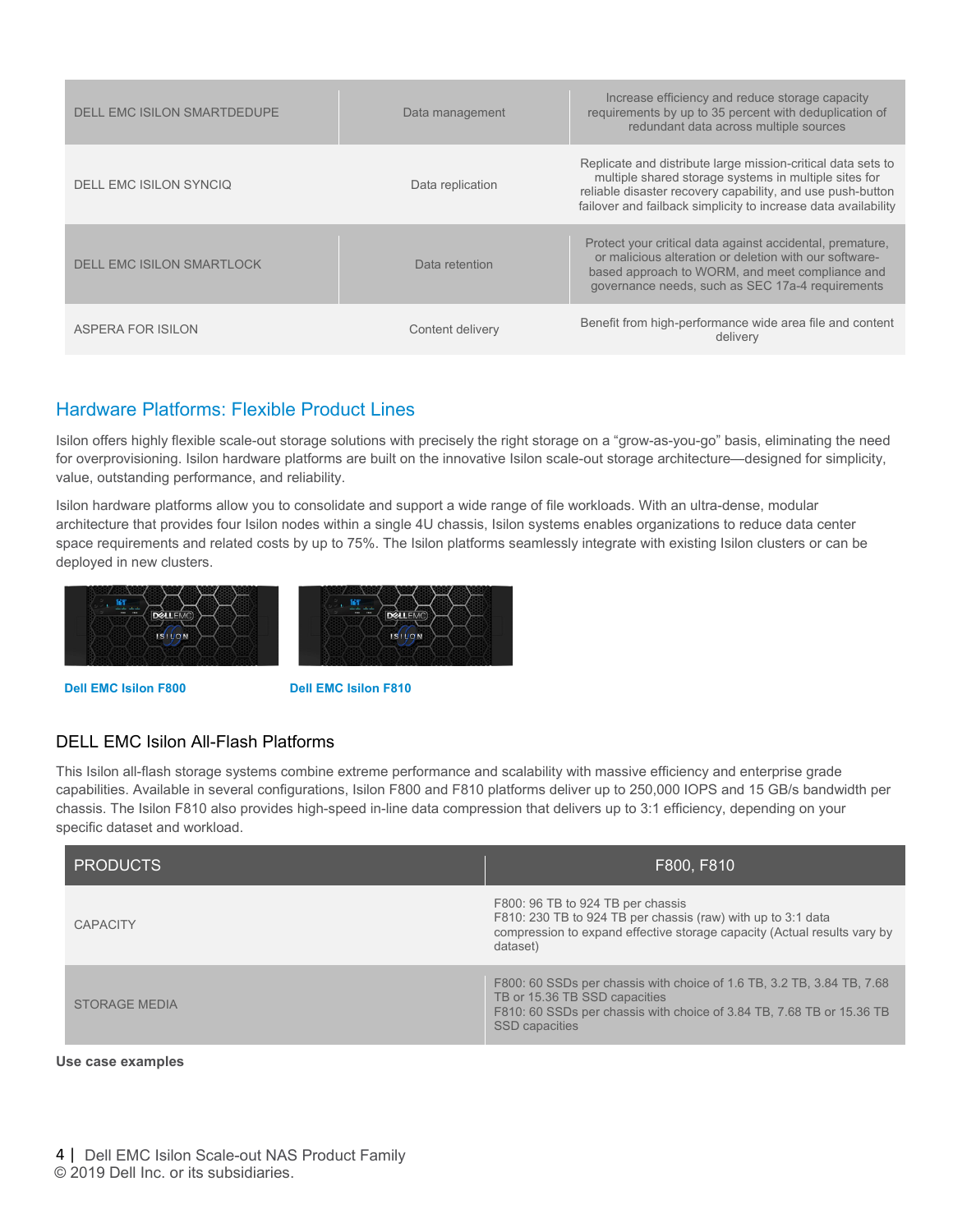- Digital media: 4K, broadcast, real-time streaming, and post-production
- Electronic Design Automation: Design, simulation, verification, and analysis of electronic and mechanical systems design for manufacturability
- Life Sciences: Genomics DNA and RNA sequencing











#### DELL EMC Isilon Hybrid Platforms

Isilon hybrid platforms include Isilon H600 and H5600 for high performance, Isilon H5600 and H500 for a versatile balance of performance and capacity, and Isilon H400 to support a wide range of enterprise file workloads. With SSD technology for caching, Isilon hybrid systems offer additional performance gains for metadata-intensive operations. A mix of SAS and SATA drives provides optimum cost benefits while meeting performance and capacity needs.

| <b>PRODUCTS</b>      | H600, H5600, H500, H400                                                                                                                                        |
|----------------------|----------------------------------------------------------------------------------------------------------------------------------------------------------------|
| <b>CAPACITY</b>      | H600: 72 TB to 144 TB per chassis<br>H5600: 800 TB per chassis<br>H400 and H500: 120 TB to 480 TB per chassis                                                  |
| <b>STORAGE MEDIA</b> | H600: 120 SAS drives (600 GB, 1.2 TB) per chassis<br>H5600: 80 SATA drives (10 TB) per chassis<br>H400, H500: 60 SATA drives (2 TB, 4 TB, or 8 TB) per chassis |

#### **Use case examples**

- Digital media: broadcast, real-time streaming, rendering, and post-production
- Enterprise File Services: Home directories, File shares, group and project data
- Life Sciences: DNA and RNA sequencing and large-scale microscopy
- Analytics: Big data analytics, Hadoop and Splunk log analytics





**Dell EMC Isilon A200 Dell EMC Isilon A2000**

#### DELL EMC Isilon Archive Platforms

Isilon archive platforms are designed to provide highly efficient and resilient archive storage. Isilon A200 is an ideal active archive storage solution that combines near-primary accessibility, ease of use, and capacity. Isilon A2000 is designed for high density, deep archive storage.

| <b>PRODUCTS</b> | A200, A2000 |
|-----------------|-------------|
|                 |             |